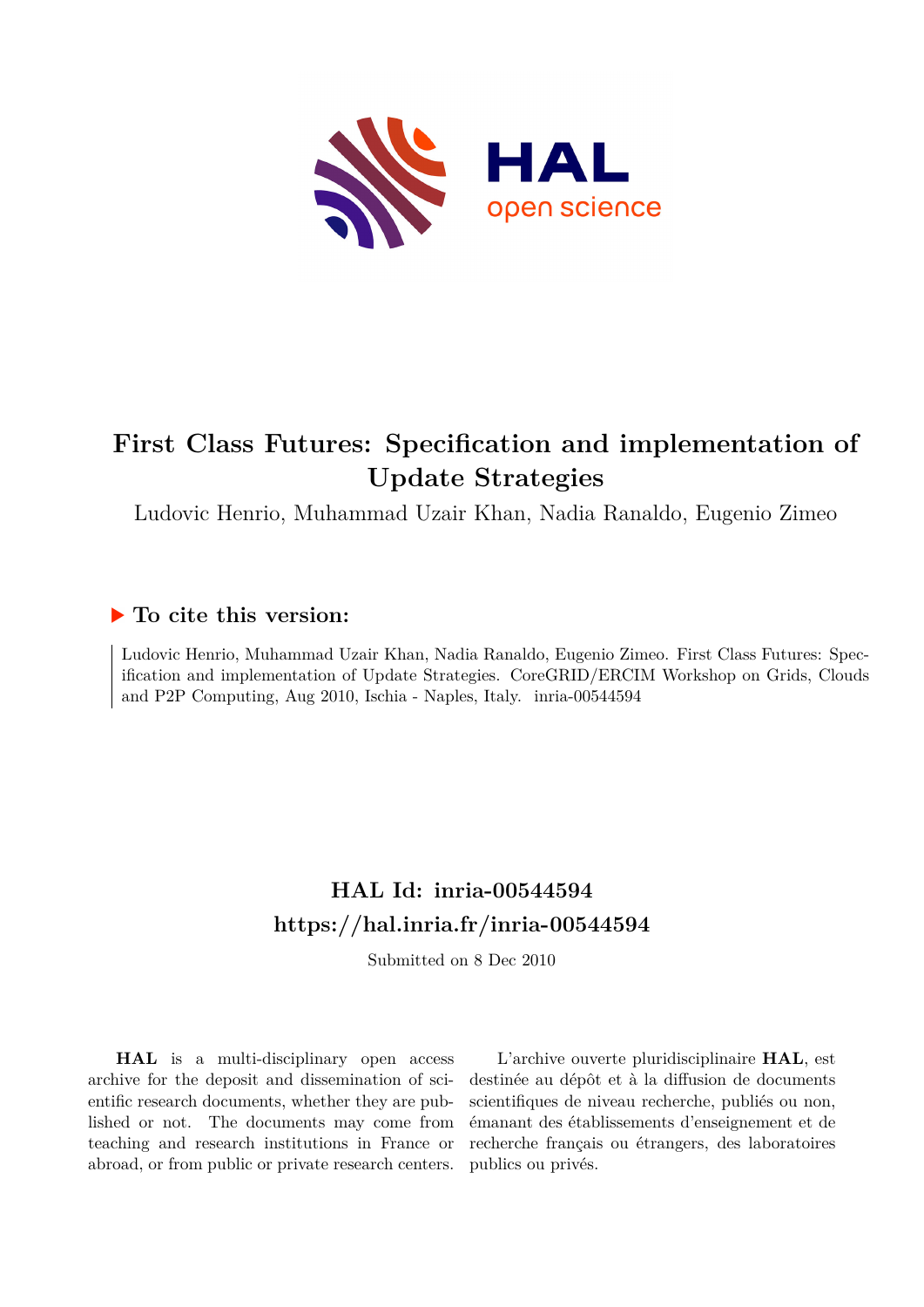## First Class Futures: Specification and implementation of Update Strategies

Ludovic Henrio<sup>1</sup>, Muhammad Uzair Khan<sup>1</sup>, Nadia Ranaldo<sup>2</sup>, and Eugenio Zimeo<sup>2</sup>

<sup>1</sup> INRIA – CNRS – I3S – Université de Nice Sophia-Antipolis *{*mkhan,lhenrio*}* @sophia.inria.fr <sup>2</sup> University of Sannio *{*ranaldo,zimeo*}* @unisannio.it

Abstract. A natural way to benefit from distribution is via asynchronous invocations to methods or services. Upon invocation, a request is enqueued at the destination side and the caller can continue its execution. But a question remains: "what if one wants to manipulate the result of an asynchronous invocation?" First-class futures provide a transparent and easy-to-program answer: a future acts as the placeholder for the result of an asynchronous invocation and can be safely transmitted between processes while its result is not needed. Synchronization occurs automatically upon an access to the result. As references to futures disseminate, a strategy is necessary to propagate the result of each request to the processes that need it. This paper studies the efficient transmission of results: it presents three strategies in a semi-formal manner, providing experimental results highlighting their benefits and drawbacks. Key words: programming languages, futures, update strategies

## 1 Introduction

Futures are language constructs that improve concurrency in a natural and transparent way. A *future* is a place holder for a result of a concurrent computation [6, 17]. Once the computation is complete and a result (called *future value*) is available, the placeholder is *replaced* by the result. Access to an unresolved future results in the caller being blocked, until the result becomes available. Results are only awaited when they are really needed which helps in improving the parallelization. Futures may be created transparently or explicitly. For explicit creation, specific language constructs are necessary to create the futures and to fetch the result. *Transparent* futures, on the other hand, are managed by the underlying middleware and the program syntax remains unchanged; futures have the same type as the actual result. Some frameworks allow futures to be passed to other processes. Such futures are called *First class futures* [2]. In this case additional mechanisms to update futures are required not only at the creator, but also on all processes that receive a future. First class futures offer greater flexibility in application design and can significantly improve concurrency both in object-oriented and procedural paradigms like workflows [15, 14]. They are particularly useful in some design patterns for concurrency, such as master-worker and pipeline.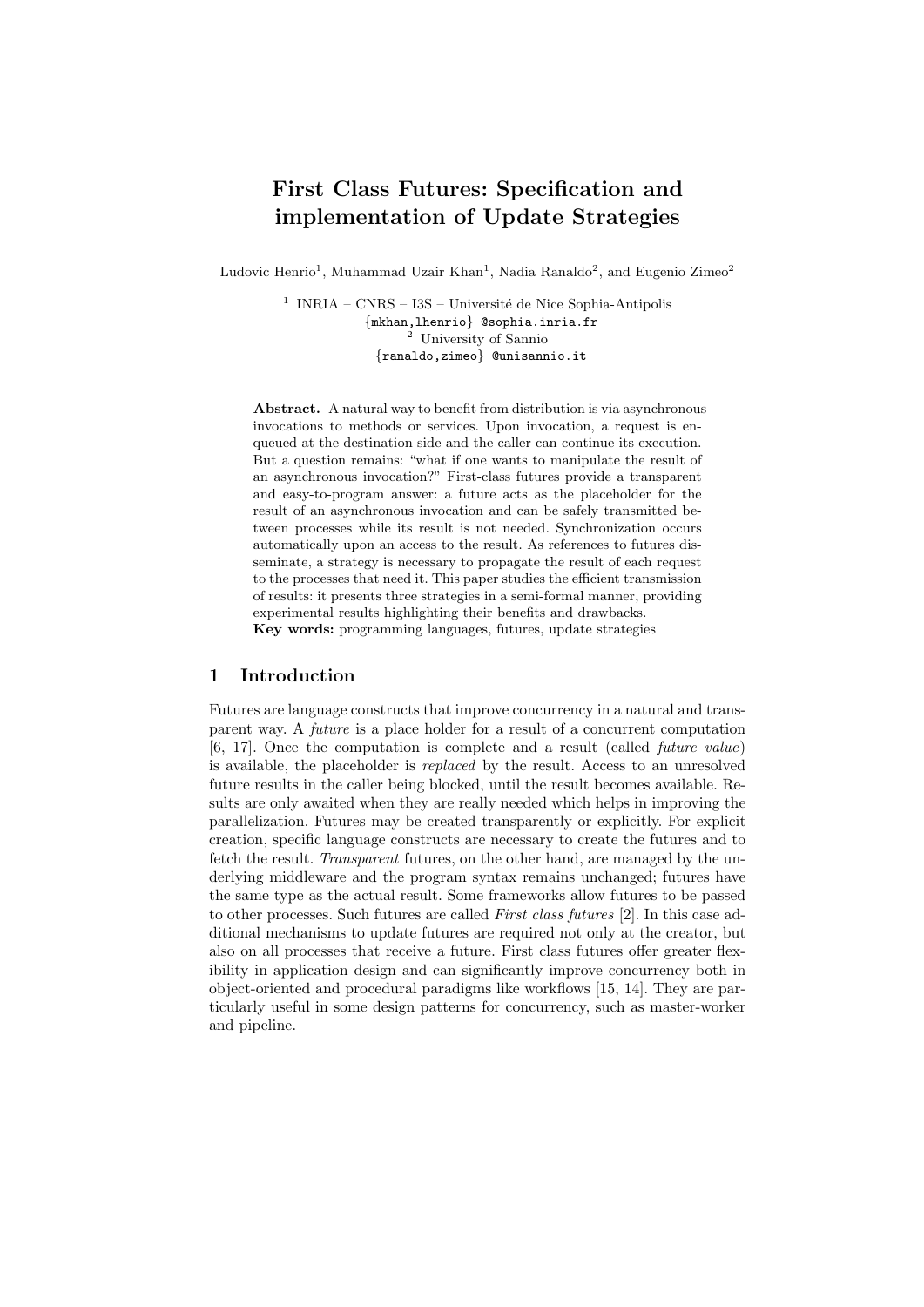Our work focuses on various future update strategies; it can be considered as an extension of [2] and [12] through a language-independent approach that makes it applicable to various existing frameworks that support first class futures. The experiments are performed with ProActive [1], which is a middleware providing first-class futures. The main contributions of this paper are: a semi-formal event-like notation to model the future update strategies, and a description of three different update strategies using this notation (Section 3); results from experiments carried out to study the efficiency of strategies. (Section 4).

## 2 Related works

Futures, first introduced in Multilisp [6] and ABCL/1 [17] are used as constructs for concurrency and data flow synchronization. Frameworks that make use of explicit constructs for creating futures include Multilisp  $[6, 5]$ ,  $\lambda$ -calculus  $[11]$ , SafeFuture API [16] and ABCL/f [13]. In contrast, futures are created implicitly in frameworks like ASP [2], AmbientTalk [4] and ProActive [1]. This implicit creation corresponds to asynchronous invocation. A key benefit of the implicit creation is that no distinction is made between local and remote operations in the program. Additionally, the futures can be accessed explicitly or implicitly. In case of explicit access, operations like *claim* and *touch*, etc., are used to access the future [10, 9, 13]. For implicit access, the synchronization on the future is triggered automatically by the operations manipulating the actual result value. Accessing a future that has not been updated, results in the caller being blocked.

Creol [9] allows for explicit control over data-flow synchronizations. In [3], Creol has been extended to support first class futures. In contrast to our work, future creation and manipulation in Creol is explicit. ASP [2] and ProActive [1], have transparent first-class futures and the synchronization is transparent and data-flow oriented. In AmbientTalk, futures are also first-class and transparently manipulated; but the future access is a non-blocking operation thus avoiding the possibility of a dead lock as there is no synchronization. Processes interested in the future value are registered as observers, and results are sent to registered observers when they are computed. The future update strategy in AmbientTalk is closed to the eager-message based strategy presented here. [16] provides a *safe* extension to Java futures, but with explicit creation and access.

Our previous work, [8] and [7] presented a formal semantics for GCM-like components with first class futures. We focused on proving the correctness of the component model and the future update strategies. In contrast, this paper presents the future update strategies in a wider context. We present a generalized semi-formal notation that can be used to specify future update mechanisms in a language independent manner, thus making it applicable to other frameworks like [3, 4] as well. Instead of making proofs on correctness, here we are more interested in studying the efficiency of update strategies.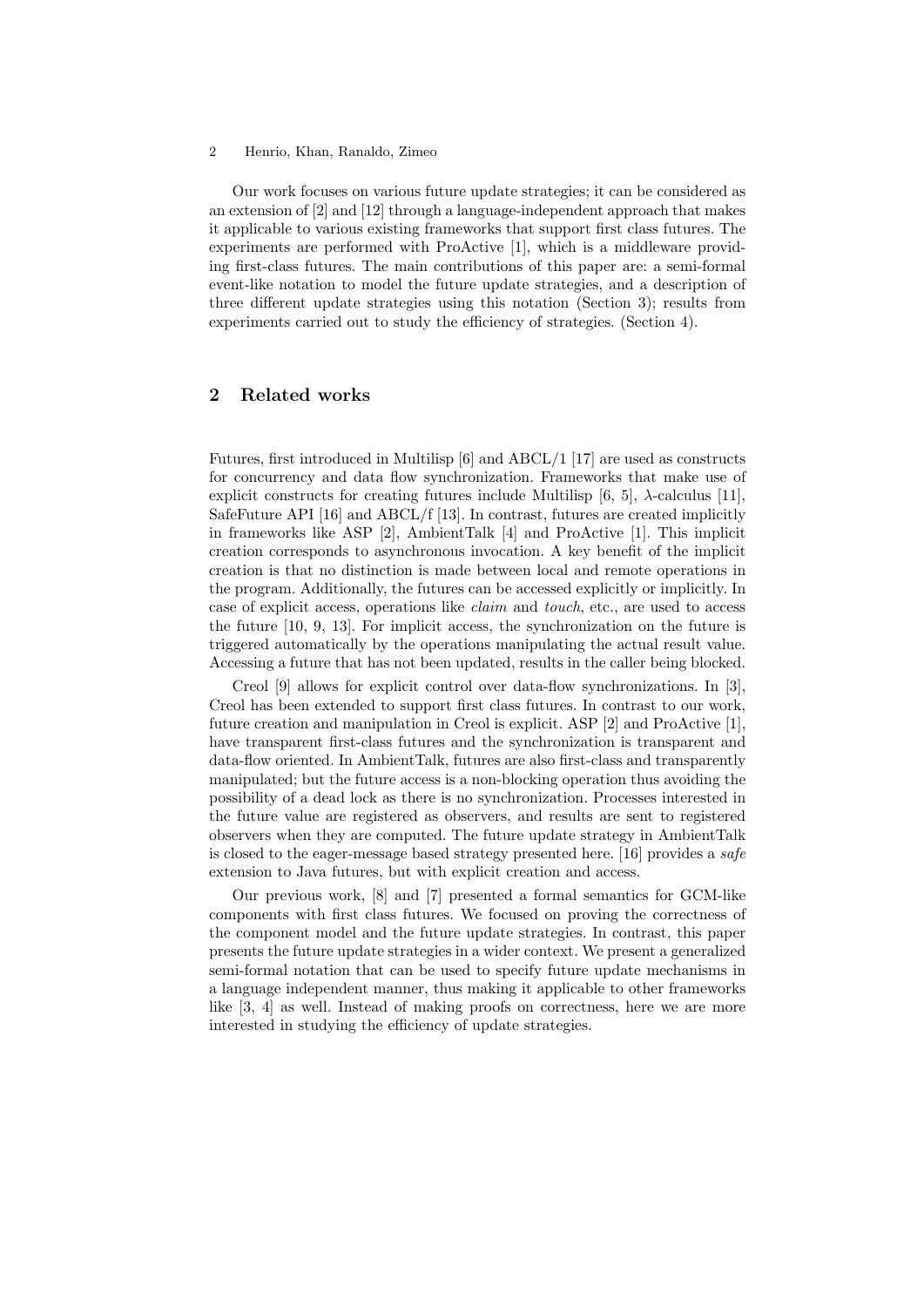## 3 Modeling Different Future Update Strategies

This section gives a semi-formal definition for the three main future update strategies. Strategies are called *eager* when all the references to a future are updated as soon as the future value is calculated. They are called *lazy* if futures are only updated upon need, which minimizes communications but might increase the time spent waiting for the future value. Two eager and one lazy strategies are presented here: *eager forward-based* (following the future flow), *eager messagebased* (using a registration mechanism, also called home-based in [12]), and *lazy message based*. One could also consider a lazy forward-based strategy, but as it is extremely inefficient, we do not discuss it here.

## 3.1 General Notation

This section presents a brief overview of the various notation and entities that we use to model the future update strategies. We denote by  $A$  the set of processes (also called *activities*);  $\alpha, \beta, \ldots \in \mathcal{A}$  range over processes. F denotes the set of future identifiers, each future identifier is of the form  $f^{\alpha \rightarrow \beta}$ , which represents the future f created by the activity  $\alpha$ , and being calculated by  $\beta$ . As each object needs to keep track of the futures it has received, we make use of some local lists for this purpose. There is one *future list* for each activity  $\alpha$ . It represents the location where the futures are stored in local memory.

$$
\mathcal{FL}_{\alpha} \colon \mathcal{F} \mapsto \mathcal{P}(Loc)
$$

Locations, called *loc* in the following and of type Loc, refer to the in-memory position of the future. To keep track of activities to which a future is to be sent, a *future recipient* list is stored in each process.

$$
\mathcal{FR}_{\delta}\colon \mathcal{F} \mapsto \mathcal{P}(\mathcal{A})
$$

 $\gamma \in \mathcal{FR}_{\delta}\left(f^{\alpha \to \beta}\right)$  if the future value for  $f^{\alpha \to \beta}$  has to be sent from  $\delta$  to  $\gamma$ . It should be noted that each  $f^{\alpha \rightarrow \beta}$  can be mapped to several locations in  $FL$ or several activities in  $\mathcal{FR}$ .  $\mathcal{FR}$  and  $\mathcal{FL}$  are initialized to empty mapping on all processes. We use an event-like notation to define the different strategies. Operations triggered by the strategies, and events triggered by the rest of the middleware are described respectively in bellow. Events are indexed by the activity on which they occur, or  $\alpha \to \beta$  for a communication from  $\alpha$  to  $\beta$ .

#### **Operations**

## *Register Future - Reg:*  $\mathcal{F} \times \mathcal{B} \times \mathcal{F} \mapsto \mathcal{P}(\mathcal{B})$

We define an operation *Reg* that is given a future, a process and a mapping  $\mathcal{F} \mapsto \mathcal{P}(\mathcal{B})$  (either  $\mathcal{F}\mathcal{L}$  when  $\mathcal{B} = Loc$ , or  $\mathcal{F}\mathcal{R}$  when  $\mathcal{B} = \mathcal{A}$ ).  $Reg_{\gamma}(f^{\alpha \rightarrow \beta}, b, L)$ replaces the list  $L$  by the list  $L'$  defined as follows:

$$
L'(f_2^{\alpha'\to\beta'}) = \begin{cases} L(f^{\alpha\to\beta}) \cup \{b\} & \text{if } f_2^{\alpha'\to\beta'} = f^{\alpha\to\beta} \\ L(f_2^{\alpha'\to\beta'}) & \text{else} \end{cases}
$$

The *Reg* operation replaces the old mapping L with a new one containing the additional mapping. An example of its usage could be  $Reg_{\gamma}(f^{\alpha \rightarrow \beta}, loc, \mathcal{FL}_{\gamma})$ which adds to the  $\mathcal{FL}_{\gamma}$  list, a new location loc associated to future  $f^{\alpha \rightarrow \beta}$ .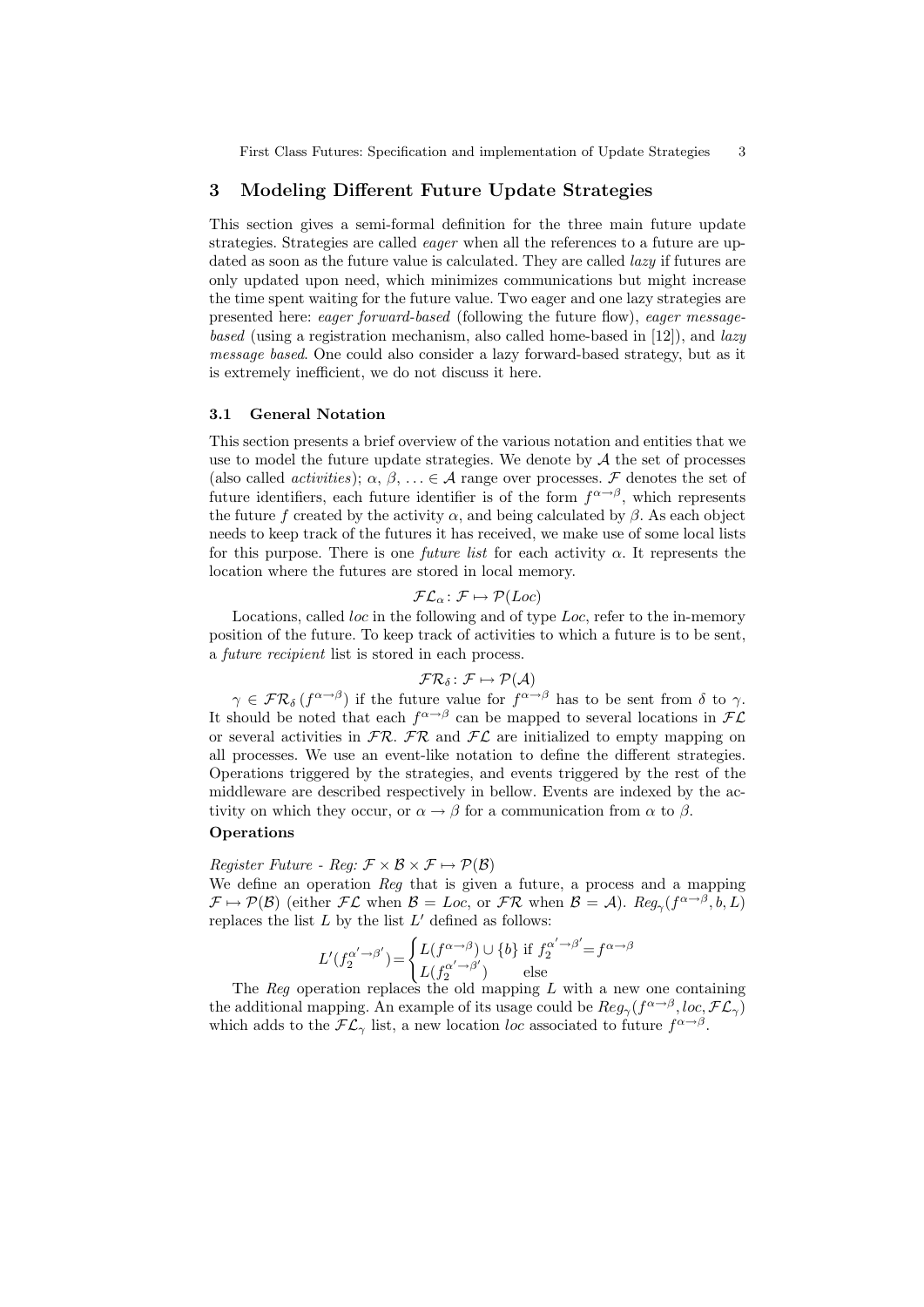*Locally Update future with value - Update:* Loc × V alue

Once the value for a given future is received, this operation is triggered to update all corresponding local futures with this value. The operation  $Update_{\gamma}(f^{\alpha \rightarrow \beta}, v)$ replaces, in the activity  $\gamma$ , each reference to the future  $f^{\alpha \rightarrow \beta}$  by the value v. Remember the set of locations of these references is  $\mathcal{FL}_{\gamma}(f^{\alpha \rightarrow \beta})$ .

*Clear future from list - Clear:*  $\mathcal{F} \times \mathcal{F} \mapsto \mathcal{P}(\mathcal{B})$ 

The clear operation *Clear*( $f^{\alpha \rightarrow \beta}$ , L) removes the entry for future  $f^{\alpha \rightarrow \beta}$  from the list  $L$ ; it replaces the list  $L$  by the list  $L'$  defined by:

$$
L'(f_2^{\alpha' \to \beta'}) = \begin{cases} L(f_2^{\alpha' \to \beta'}) \text{ if } f_2^{\alpha' \to \beta'} \neq f^{\alpha \to \beta} \\ \emptyset \text{ else } \end{cases}
$$

It will be used after a future update to clear entries for the updated future.

#### *Send future value: SendValue:*  $F \times Loc \times Value$

Send operation is used when a process needs to send the value of a computed future to another process in order to update the future there. *SendValue*<sub> $\delta \rightarrow \gamma$ </sub>( $f^{\alpha \rightarrow \beta}$ , *loc*, *v*) sends the value v for the future  $f^{\alpha \rightarrow \beta}$  from  $\delta$  to  $\gamma$ . Sending a future value can trigger send future reference events,  $SendRef$ , for all the future references contained in the value v. The details of this operation appear in Sections 3.2, 3.3, and 3.4

Events Future update strategies react to events, triggered by the application or the middleware, presented below.

#### *Create future: Create:* F × Loc

*Create<sub>α</sub>*( $f^{\alpha \rightarrow \beta}$ , *loc*) is triggered when  $\alpha$  creates a future that will be calculated by the process  $\beta$ . The semantics of this event is similar for all strategies: it registers the future in the future list  $\mathcal{FL}$  of the creating process.

$$
Create_{\alpha}(f^{\alpha \to \beta}, loc) \triangleq Reg_{\alpha}(f^{\alpha \to \beta}, loc, \mathcal{FL}_{\alpha})
$$

## *Send future reference: SendRef:* F × Loc

*SendRef*<sub> $\delta \rightarrow \gamma$ </sub>( $f^{\alpha \rightarrow \beta}$ , *loc*) occurs when the process  $\delta$  sends the future reference  $f^{\alpha \rightarrow \beta}$  to  $\gamma$  and the future is stored at the location loc on the receiver side. The details of this operation will be described in Sections 3.2, 3.3, and 3.4.

## *Future computed: FutureComputed:*  $F \times Value$

FutureComputed<sub>β</sub>( $f^{\alpha \rightarrow \beta}$ , val) occurs when the value val of future  $f^{\alpha \rightarrow \beta}$  has been computed by  $\beta$ .

#### *Wait-by-necessity: Wait:* A

This event is triggered when a process accesses an unresolved future. This corresponds to *get* or *touch* operation in [10, 9, 13]. For the two eager strategies it simply causes the process to be blocked until the value is received. For the lazy strategy, this event retrieves the future value, see Section 3.4.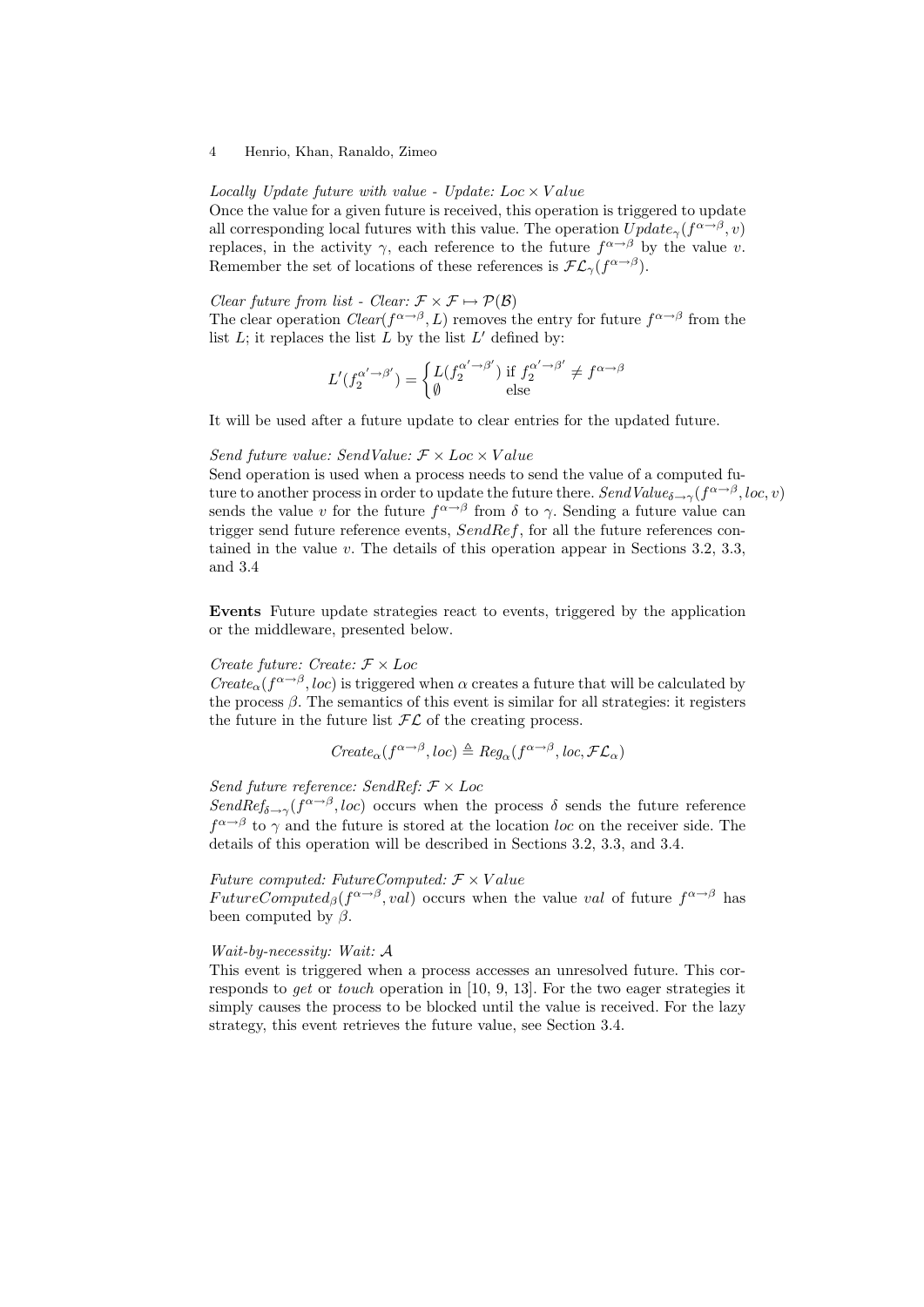#### 3.2 Eager Forward-Based Strategy

In this strategy, each process remembers the nodes to which it has forwarded the future. When the value is available, it is sent to all such nodes. The list of processes to which a process  $\beta$  should send the future value for  $f^{\alpha \rightarrow \beta}$  is  $\mathcal{FR}_{\beta}(f^{\alpha \rightarrow \beta})$ . It is the list of processes to which  $\beta$  has sent the future reference.

Figure 1 shows an example illustrating this strategy. Process A makes an asynchronous call on process H and receives the future  $f^{A\rightarrow H}$ . A then passes this future to  $B$ , which in turn passes the future to  $C$ ,  $D$  and  $E$ . Finally  $C$  passes the future to F. Each time a future is forwarded, i.e. upon a *SendRef* message, the forwarding process  $\delta$  adds the destination to its  $\mathcal{FR}_{\delta}(f^{A\rightarrow H})$ . When the result for  $f^{A \to H}$  is available, it is communicated to A using  $SendValue$  message. A then forwards the update on  $B\left(\mathcal{FR}_A(f^{A\rightarrow H}) = \{B\}\right)$ . B can make concurrent updates on C, E and D  $(\mathcal{FR}_B(f^{A\to H}) = \{C, E, D\})$ . Finally, the occurrence in F is updated by  $C \left( \mathcal{FR}_F(f^{A \to H}) = \{C\} \right)$ .



Fig. 1. Future-update in eager forward-based strategy

*Send Future Reference* When a process  $\delta$  sends a future  $f^{\alpha \rightarrow \beta}$  to a process  $\gamma$ , the sender registers the destination process in  $\mathcal{FR}_{\delta}$ , and the destination process registers the location of the future in  $FL_{\gamma}$ .

$$
SendRef_{\delta \to \gamma}(f^{\alpha \to \beta}, loc) \triangleq Reg_{\delta}(f^{\alpha \to \beta}, \gamma, FR_{\delta}); \quad Reg_{\gamma}(f^{\alpha \to \beta}, loc, \mathcal{FL}_{\gamma})
$$

*Future Computed* Once the value of a future  $f^{\alpha \rightarrow \beta}$  has been computed at process β, it is immediately sent to all the processes that belong to  $\mathcal{FR}_{\beta}(f^{\alpha\rightarrow\beta})$ . This will trigger chains of *SendValue* operations. Once the future value have been sent, the future recipient list is no longer useful:

$$
FutureComputed_{\beta}(f^{\alpha \to \beta}, value) \triangleq \forall \delta \in \mathcal{FR}_{\beta}(f^{\alpha \to \beta}), SendValue_{\beta \to \delta}(f^{\alpha \to \beta}, value)
$$
  

$$
Clear_{\beta}(f^{\alpha \to \beta}, \mathcal{FR}_{\beta}))
$$

*Send Future Value* When a future value is received, the receiver first updates all the local references, and then sends the future value to all the processes to which it had forwarded the future (the processes in its  $\mathcal{FR}$  list). The operation is recursive, because the destination process of *SendValue* may also need to update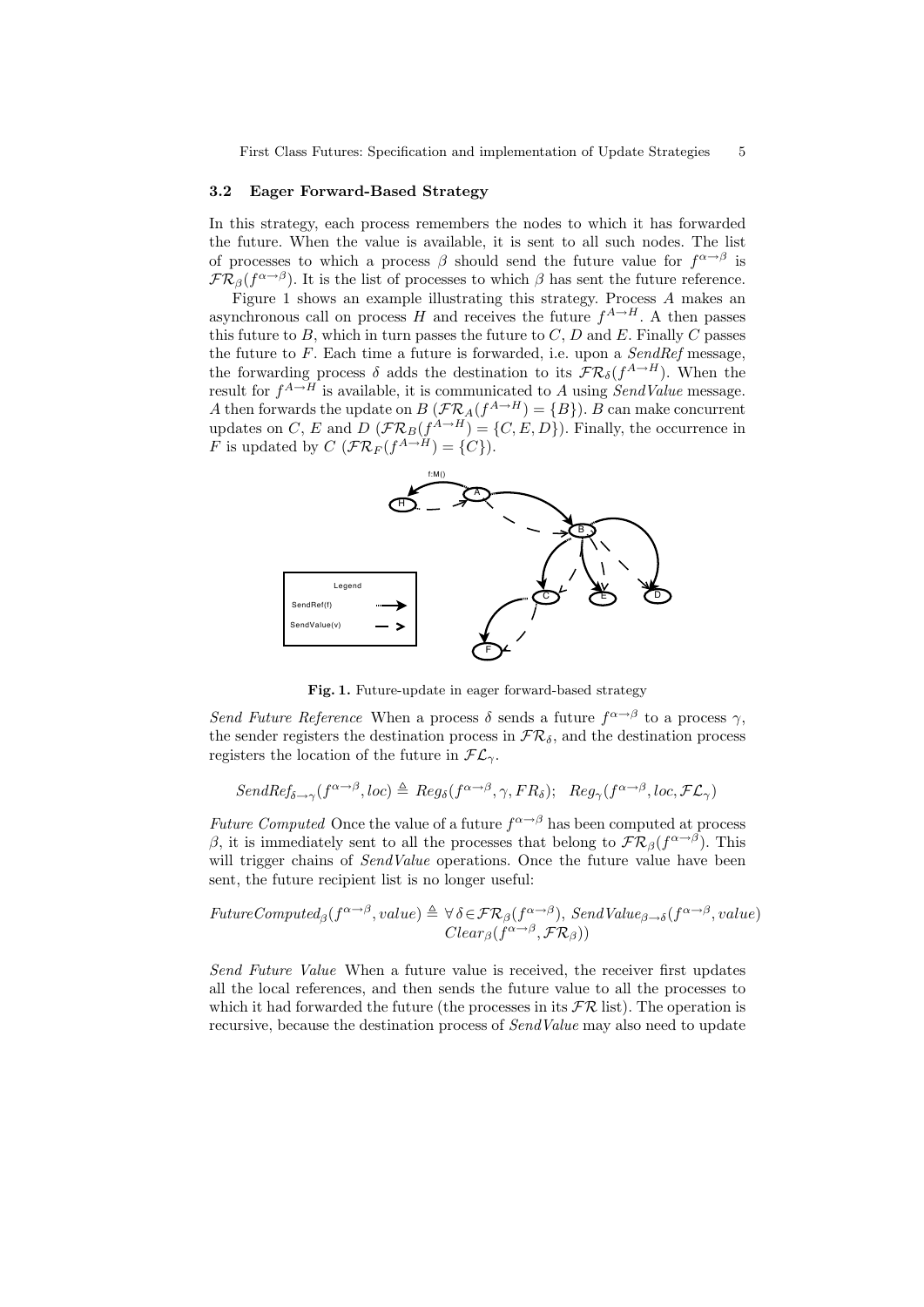further futures. This operation can potentially trigger the SendRef operation in case of nested futures. The future locations and future recipient lists for this future are not needed anymore after those steps:

$$
\begin{array}{ll}\textit{SendValue}_{\delta \rightarrow \epsilon}(f^{\alpha \rightarrow \beta}, value) \triangleq \forall \textit{loc} \in \mathcal{FL}_{\epsilon}(f^{\alpha \rightarrow \beta}), \textit{Update}_{\epsilon}(\textit{loc}, value), \\ \textit{Clear}_{\epsilon}(f^{\alpha \rightarrow \beta}, \mathcal{FL}_{\epsilon}) \\ \forall \gamma \in \mathcal{FR}_{\epsilon}(f^{\alpha \rightarrow \beta}), \textit{SendValue}_{\epsilon \rightarrow \gamma}(f^{\alpha \rightarrow \beta}, value), \\ \textit{Clear}_{\epsilon}(f^{\alpha \rightarrow \beta}, \mathcal{FR}_{\epsilon})\end{array}
$$

#### 3.3 Eager Message-based Strategy

In eager message-based strategy, the process  $\beta$ , computing the future value, is responsible for updating all nodes which receive a future. Opposed to forwardbased strategy where futures updates are performed in a distributed manner, here all updates are performed by same process  $\beta$  (home) in a centralized manner. Whenever, a process  $\delta$  forwards a future to another process  $\gamma$ , it sends a message *SendRegReq* to the home process  $\beta$ , and updates the list of future recipients  $\mathcal{FR}_{\beta}$ .  $\mathcal{FR}_{\beta}(f^{\alpha \rightarrow \beta})$  contains the set of processes to which  $f^{\alpha \rightarrow \beta}$  has been forwarded.

Figure 2 shows an example of this strategy. When A forwards the future to process B a registration message *SendRegReq* is sent from A to H, registering B in  $\mathcal{FR}_H$ . Similarly we have a registration message sent to H from B adding C, E, and D to  $\mathcal{FR}_H$ ; finally we have  $\mathcal{FR}_H(f^{A\to H}) = \{A, B, C, D, E, F\}.$ 

Once the future result is available, H uses the *SendValue* message to communicate the value to all processes in  $\mathcal{FR}_H(f^{A\rightarrow H})$ .



Fig. 2. Future-update in eager message-based strategy

*Send Future Reference* In the message-based strategy when a future  $f^{\alpha \rightarrow \beta}$  is forwarded by a process  $\delta$  to a process  $\gamma$ , a registration message is sent to the process that will compute the future,  $\beta$ .

 $SendRef_{\delta\rightarrow\gamma}(f^{\alpha\rightarrow\beta},\gamma,loc)\triangleq Reg_{\beta}(f^{\alpha\rightarrow\beta},\gamma,\mathcal{FR}_{\beta});\ \ Reg_{\gamma}(f^{\alpha\rightarrow\beta},loc,\mathcal{FL}_{\gamma})$ 

The registration  $Reg_\beta(f^{\alpha \to \beta}, \gamma, \mathcal{FR}_\beta)$  is performed using a communication addressed to the home process  $\beta$ , and is called *SendRegReq* in Figure 2.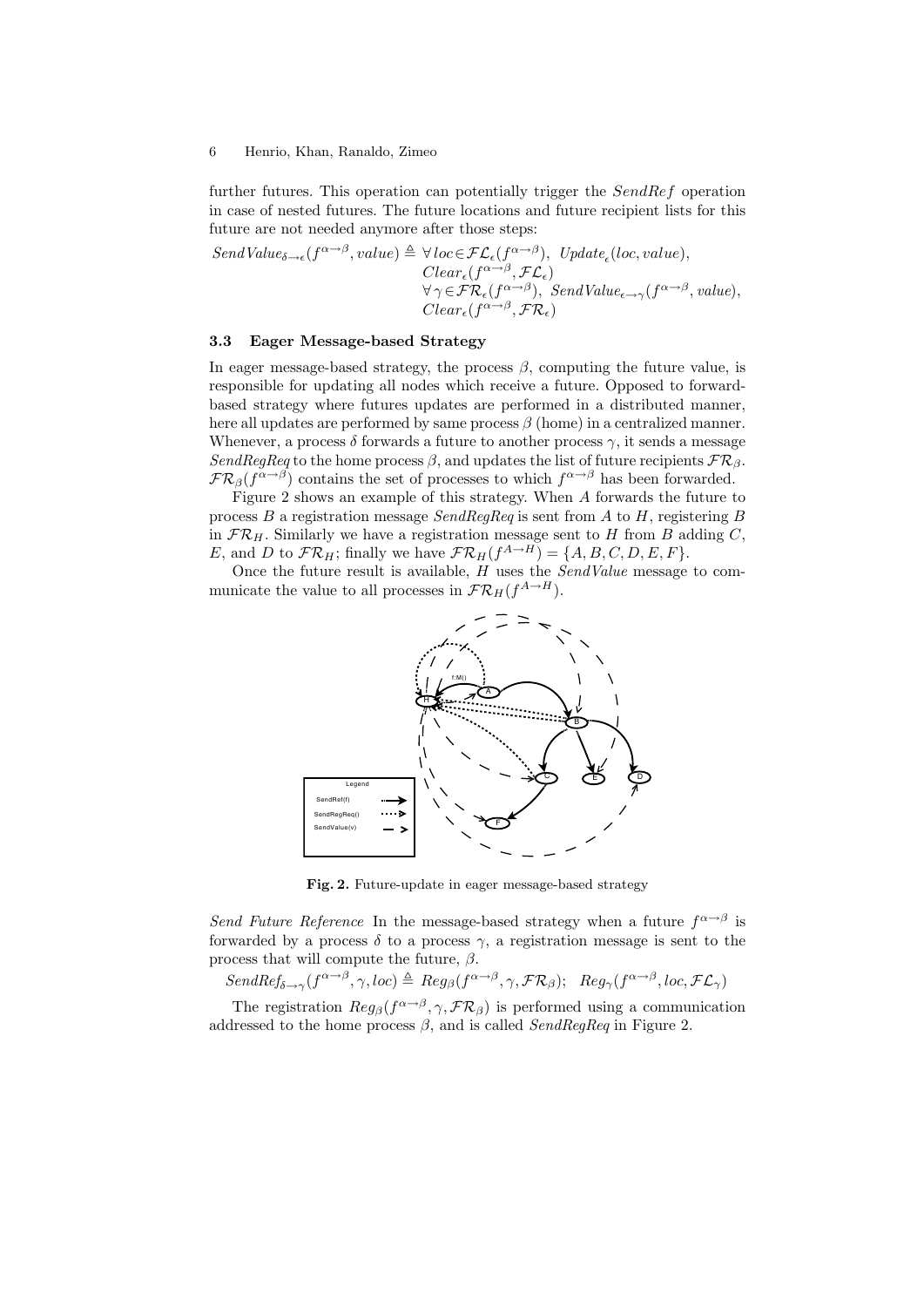*Future Computed* Once the execution is completed and the value is available in β, the process β sends the value to all the processes in  $\mathcal{FR}_\beta(f^{\alpha\rightarrow\beta})$ .

$$
FutureComputed_{\beta}(f^{\alpha \to \beta}, val) \triangleq \forall \delta \in \mathcal{FR}_{\beta}(f^{\alpha \to \beta}) \; SendValue_{\beta \to \delta}(f^{\alpha \to \beta}, val);
$$
  

$$
Clear_{\beta}(f^{\alpha \to \beta}, \mathcal{FR}_{\beta})
$$

*Send Future Value* Contrarily to forward-based strategy, there is no need to forward the future value when received, only local references are updated, and then the  $FL$  list can be cleared.

$$
SendValue_{\beta \to \gamma}(f^{\alpha \to \beta}, val) \triangleq \forall loc \in \mathcal{FL}_{\gamma}(f^{\alpha \to \beta}) \text{ Update}_{\gamma}(loc, val);
$$
  

$$
Clear_{\gamma}(f^{\alpha \to \beta}, \mathcal{FL}_{\gamma})
$$

The received future value may contain other futures as well. In this case, it can potentially trigger the send future reference operation.

#### 3.4 Lazy Message-based Strategy

The lazy strategy differs from the eager strategies in the sense that future values are only transmitted when absolutely required. When a process accesses a unresolved future, the access triggers the update. This strategy is somewhat similar to message-based strategy except the futures are updated only when and if necessary. In addition, each process now needs to store all the future values that it has computed. For this, we introduce another list,  $\mathcal{F}V$  that stores these values:  $F\mathcal{V}: \mathcal{F} \mapsto \mathcal{P}(Value)$ .  $F\mathcal{V}_{\beta}(f^{\alpha \rightarrow \beta})$ , if defined, contains a singleton, which is the future value of  $f^{\alpha \rightarrow \beta}$ .

Compared to Figure 2, in the lazy strategy only the processes that require the future value register in  $\mathcal{FR}_H$ ,  $\mathcal{FR}_H(f^{A\rightarrow H}) = \{C, D\}$  if only C and D access the future. When the result is available,  $H$  communicates it to processes in  $\mathcal{FR}_H(f^{A\to H})$ . In addition, the value is stored in  $\mathcal{FV}_H(f^{A\to H})$ . If the future value is required later, it will be retrieved from  $\mathcal{FV}_H(f^{A \to H})$ .

*Send future reference* This strategy does not require registration with home process when forwarding a future. Incoming futures are registered in  $FL<sub>\gamma</sub>$  on the receiver. Once the value is received, all local references can be updated.

$$
SendRef_{\delta \to \gamma}(f^{\alpha \to \beta}, \gamma, loc) \triangleq Reg_{\gamma}(f^{\alpha \to \beta}, loc, \mathcal{FL}_{\gamma})
$$

*Wait-by necessity* Wait-by-necessity is triggered when the process tries to access the value of the future. We register the waiting process at  $\beta$ :

$$
Wait \text{-} by \text{-} necessity_{\gamma}(f^{\alpha \to \beta}) \triangleq SendRegReg_{\gamma \to \beta}(f^{\alpha \to \beta}, \gamma)
$$

If the future has already been computed by  $\beta$ , the value is transmitted immediately. Otherwise, the request is added to the Future receivers list of  $\beta$ .

$$
SendRegReq_{\gamma \to \beta}(f^{\alpha \to \beta}, \gamma) \triangleq \begin{cases} SendValue_{\beta \to \gamma}(f^{\alpha \to \beta}, val) \text{ if } \mathcal{FV}_{\beta}(f^{\alpha \to \beta}) = \{val\} \\ Reg_{\beta}(f^{\alpha \to \beta}, \gamma, \mathcal{FR}_{\beta}) \text{ if } f^{\alpha \to \beta} \notin dom(\mathcal{FV}_{\beta}) \end{cases}
$$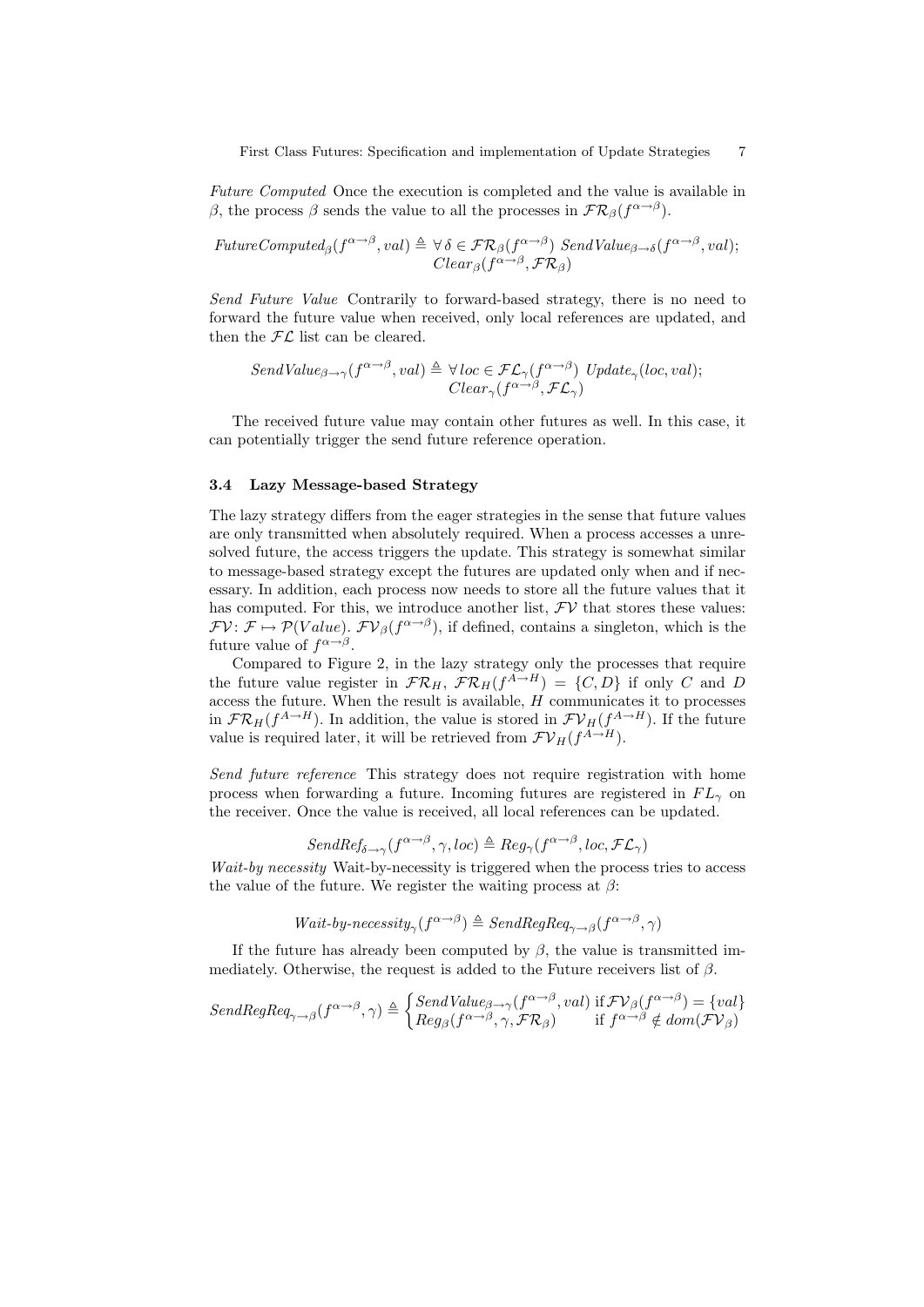*Future Computed* When a result is computed, the value is stored in the future value list. Moreover, if there are pending requests for the value, then the value is sent to all the awaiting processes.

$$
FutureComputed_{\beta}(f^{\alpha \to \beta}, val) \triangleq \forall \delta \in \mathcal{FR}_{\beta}(f^{\alpha \to \beta})\text{SendValue}_{\beta \to \delta}(f^{\alpha \to \beta}, val)
$$
  

$$
Clear_{\beta}(f^{\alpha \to \beta}, \mathcal{FR}_{\beta}); \quad Reg_{\beta}(f^{\alpha \to \beta}, val, \mathcal{FV}_{\beta})
$$

*Send Future Value* The SendV alue operation is the same as for the eager message-based strategy:

$$
SendValue_{\beta \to \gamma}(f^{\alpha \to \beta}, val) \triangleq \forall loc \in \mathcal{FL}_{\gamma}(f^{\alpha \to \beta}) \; Update_{\gamma}(loc, val);
$$
  

$$
Clear_{\gamma}(f^{\alpha \to \beta}, \mathcal{FL}_{\gamma})
$$

## 4 Experimental Evaluation





We conducted an experimentation with a real system in order to test the efficiency of the various strategies. To this end, we adopted ProActive version 3.9. ProActive is based on the notion of active objects, abstracting processes with a unique thread and message queue. We used a cluster of 11 nodes equipped with Intel $(R)$  Xeon $(TM)$  CPUs at 2.80GHz with 1 GB RAM running Linux kernel 2.6.9. The cluster nodes are connected via a Gigabit Ethernet link. To measure the various parameters of interest, we deployed an application featuring a tree topology where each node is an active object. For the scope of the analysis, we kept the number of nodes accessing future value constant. In addition, only the leaf nodes of the tree make use of future values. The graph in Figure 3 compares the time needed to update futures for the evaluated strategies. Experiments are realized over trees of varying heights. Lazy strategy takes less time to update the futures since much less updates have to be made than for the two eager strategies. The experience shows that update time required for lazy and eager message-based strategies is roughly independent of the height of the tree. Eagerforward based strategy can take advantage of concurrent updates. On the other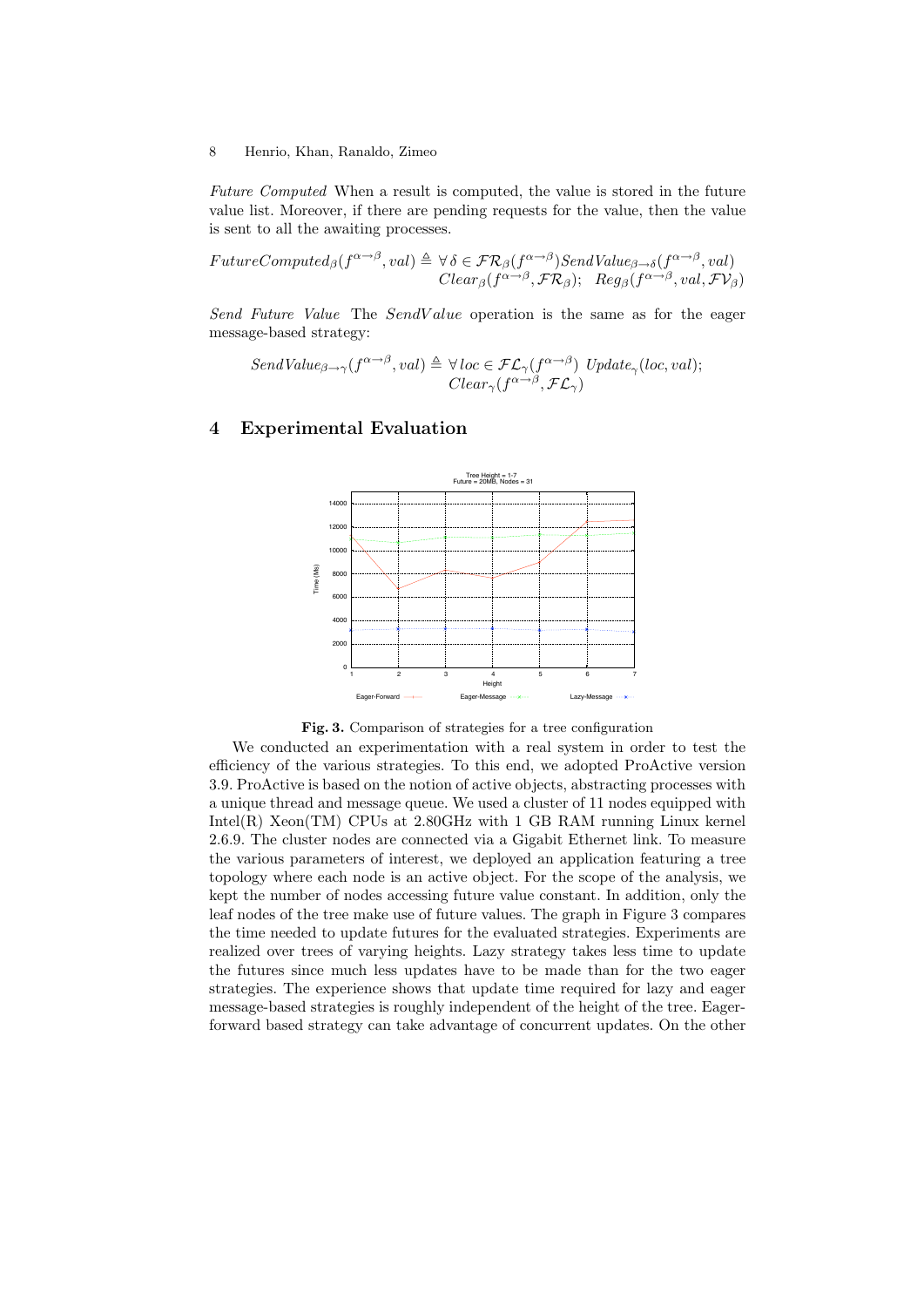

Fig. 4. Comparison of strategies for a pipe configuration

hand, it also gets more time to reach the bottom of high trees as shown by the shape of the graph. As the height of the tree increases, overheads increases due to time spent at intermediate nodes. As a result, at height 7, the time needed for updates is higher.

Figure 4 shows the time necessary to update a future along a simple chain of processes. Time taken by the lazy strategy is again constant and is very small because only one update is made (for the leaf node). It can be easily observed from the graph that forward-based and message-based strategies scale in a linear manner. There is no parallelization of the updates, neither for the forward-based strategy, nor for the message-based (as it is implemented in a single threaded manner). Future updates in eager forward-based strategy go through a number of intermediate steps before arriving at the last node in the chain. This introduces and additional delay for forward-based strategy. In message-based strategies, all updates are performed by same node in single step. Thus the update time is relatively constant.

### 5 Conclusion

This paper presented a semi-formal description of the three main strategies for updating first class futures. We build upon the work presented in [2, 12] to model and evaluate each of the strategies with experimental results. Our main contributions are:

*Semi-formal event-like notation*. We present and use a general (language independent) notation for modeling future update strategies. Consequently, other frameworks involving first class futures may benefit from our work.

*Experimental results*. We implemented the different strategies in the ProActive middleware to study the efficiency of various strategies.

We hope this article will help answering to the non-trivial question: "Which is the best future update strategy"? There is no single *best* strategy, rather the strategy should be adopted based on the application requirements, to summarize: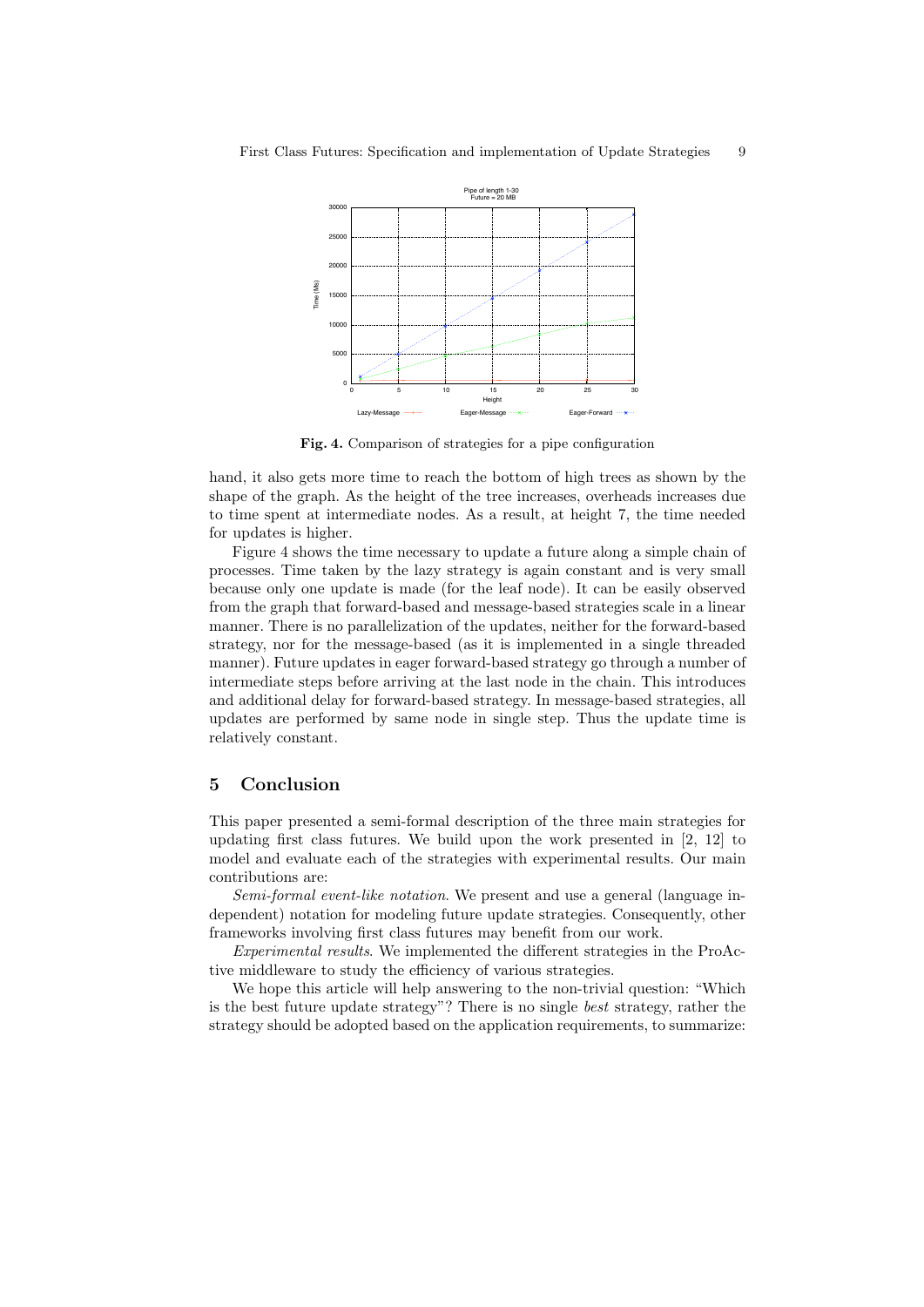Eager forward-based strategy: it is more suitable for scenarios where the number of intermediate nodes is relatively small and the future value is not too big. Also, the distributed nature of future updates results in less overloading at any specific node.

Eager message-based strategy: it is more adapted for process chains since it ensures that all updates are made in relatively constant time. Due to its centralized nature, it may require more bandwidth and resources at the process that computes the future.

LAZY STRATEGY: it is better suited for cases where the number of processes that require future value is significantly less than total number of processes. Considerable savings in network load can be achieved but this has to be balanced against the additional delay inherent in the design of lazy approach. Also, all computed results have to be stored which requires more memory resources.

With an understanding of the various strategies, a good next contribution could be to study hybrid strategies to improve performance.

### References

- [1] D. Caromel, C. Delb´e, A. di Costanzo, and M. Leyton. ProActive: an integrated platform for programming and running applications on grids and P2P systems. *Computational Methods in Science and Technology*, 12(1):69–77, 2006.
- [2] Denis Caromel and Ludovic Henrio. *A Theory of Distributed Object*. Springer-Verlag, 2005.
- [3] Frank S. de Boer, Dave Clarke, and Einar Broch Johnsen. A complete guide to the future. In *ESOP*, pages 316–330, 2007.
- [4] Jessie Dedecker, Tom Van Cutsem, Stijn Mostinckx, Theo D'Hondt, and Wolfgang De Meuter. Ambient-oriented programming in ambienttalk. In *ECOOP 2006*, pages 230–254, 2006.
- [5] Cormac Flanagan and Matthias Felleisen. The semantics of future and an application. *Journal of Functional Programming*, 9(1):1–31, 1999.
- [6] Robert H. Halstead, Jr. Multilisp: A language for concurrent symbolic computation. *ACM Transactions on Programming Languages and Systems (TOPLAS)*, 7(4), 1985.
- [7] Ludovic Henrio, Florian Kammüller, and Muhammad Uzair Khan. A framework for reasoning on component composition. In *FMCO 2009*. Springer, 2010.
- [8] Ludovic Henrio and Muhammad Uzair Khan. Asynchronous components with futures: Semantics and proofs in isabelle/hol. In *Proceedings of the Seventh International Workshop, FESCA 2010*. ENTCS, 2010.
- [9] Einar Broch Johnsen and Olaf Owe. An asynchronous communication model for distributed concurrent objects. In *SEFM '04: Proceedings of the Software Engineering and Formal Methods*, 2004.
- [10] Einar Broch Johnsen, Olaf Owe, and Ingrid Chieh Yu. Creol: a type-safe objectoriented model for distributed concurrent systems. *Theor. Comput. Sci.*, 365, 2006.
- [11] Joachim Niehren, Jan Schwinghammer, and Gert Smolka. A concurrent lambda calculus with futures. *Theoretical Computer Science*, 364, November 2006.
- [12] Nadia Ranaldo and Eugenio Zimeo. Analysis of different future objects update strategies in proactive. In *IPDPS 2007: Parallel and Distributed Processing Symposium, IEEE International*, pages 23–66, 2007.